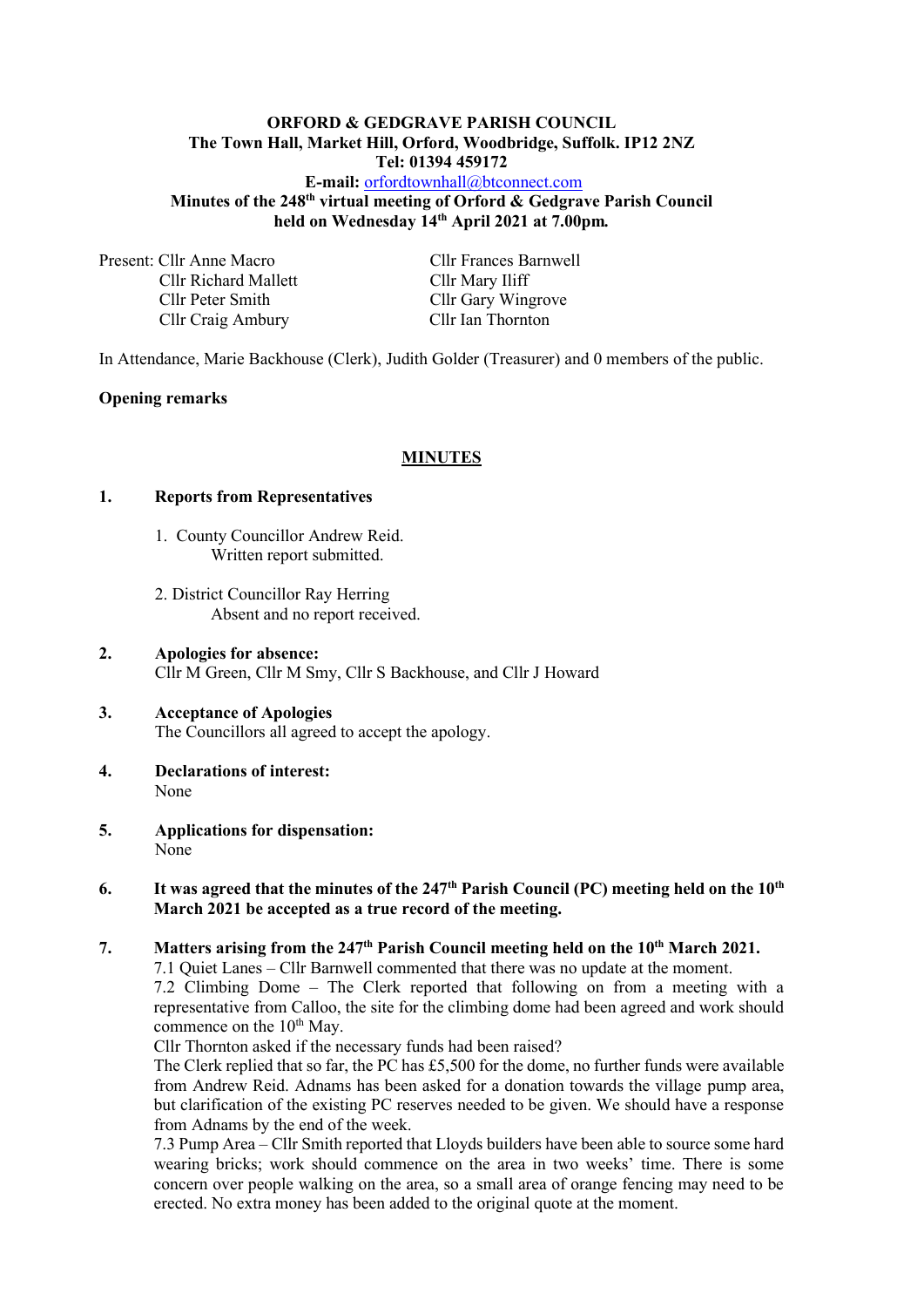7.4 Recreation Ground – Cllr Macro confirmed that the new pole had been placed on the seesaw. Thanks to Peter Bensted and Nathan Smy for assisting with this.

Cllr Iliff attended at 7.10pm.

7.5 Traffic Management – Cllr Smith commented that a quote had been received to undertake the necessary line markings etc on the roads within the village. This quote is around  $£15,600$ . This quote is going to be updated as it does not include the change in dates on the parking restriction signs. The PC currently has £3,500 in the fund, where is the remaining funding to come from.

Cllr Macro suggested that Andrew Reid and Ray Herring are approached for additional funding.

Cllr Smith commented that both Andrew Reid and Ray Herring are subject to purdah rules at the moment, but could be approached after the elections in May. Some time ago it was commented that the lining on the Market Square was the responsibility of the ESC, Ray Herring agreed to look into this but no reply was received.

ACTION: Cllr Smith to contact Ray Herring re the lines on the Market Square,

Cllr Smith commented that the proposed lining of the car park in Quay Street was a good idea, to allow maximum use. Some signage pointing vehicles to the car park would be a good idea. The signs would be most beneficial at the entrance to the village. The signage for the direction to the GP surgery have not been completed. The GP trust are to be asked to fund these signs. Should a quote for the directional signs to the car park be quoted for as well. Cllr Ambury agreed that the signage should be looked into.

ACTION: Cllr Smith to obtain quotes for the GP and the car park signage. Cllr Smith to contact the GP Trust regarding the funding of the GP signage.

Cllr Mallett agreed to assist Cllr Smith with the erection of the signage.

7.6 Tenders – The Clerk reported that a tender had been received from the Fish & Chip vendors, this was circulated to all Cllrs, a response had been sent but as yet no further reply has been received.

### **8. Contributions by members of the public.**

None

# **9. Finance**

9.1 The Council received, noted, and approved the authorisation for payment sheet. Expenditure as follows: SALC -£339.81, Amazon - £15.49, A Golder - £12.85, and M Backhouse - £14.39. Total £382.54. Also, the staff wages of £1134.12.

9.2 The Council received, noted and approved the End of Year Accounts to the end of March 2021. The Treasurer reported that the PC has a surplus this year of £3,500, this will be available for projects such as the traffic management. Bank accounts – the Treasurer suggested that the PC moves the money from the Barclays Account to the Unity Trust bank account, this would mean all the PC money would be in the same bank.

Cllr Macro asked is a separate account could be set up for the PC reserves.

The Treasurer commented that she could open another account with Unity Trust just to hold the PC reserves.

Cllr Macro proposed that the money in the Barclays accounts be transferred to a Unity Trust reserves account, this was seconded by Cllr Smith and agreed by all.

9.3 Section 1 & 2 of the AGAR.

Section 1 – The Clerk reported that each year ahead of the audit the AGAR form has to be agreed. Section 1 related to the financial management, and internal control the PC has in place to protect the public money.

Section  $2 -$  The treasurer reported that Section 2 relates to the income and expenditure of the PC during the financial year 2020/21.

It was agreed by all to sign both Section 1 & 2 of the AGAR.

## **10. Planning**

DC/21/1353/LBC & 1352/FUL – 87 Market Hill, Orford, IP12 2LH Permission requested for the construction of a single storey, two bedroomed dwelling to the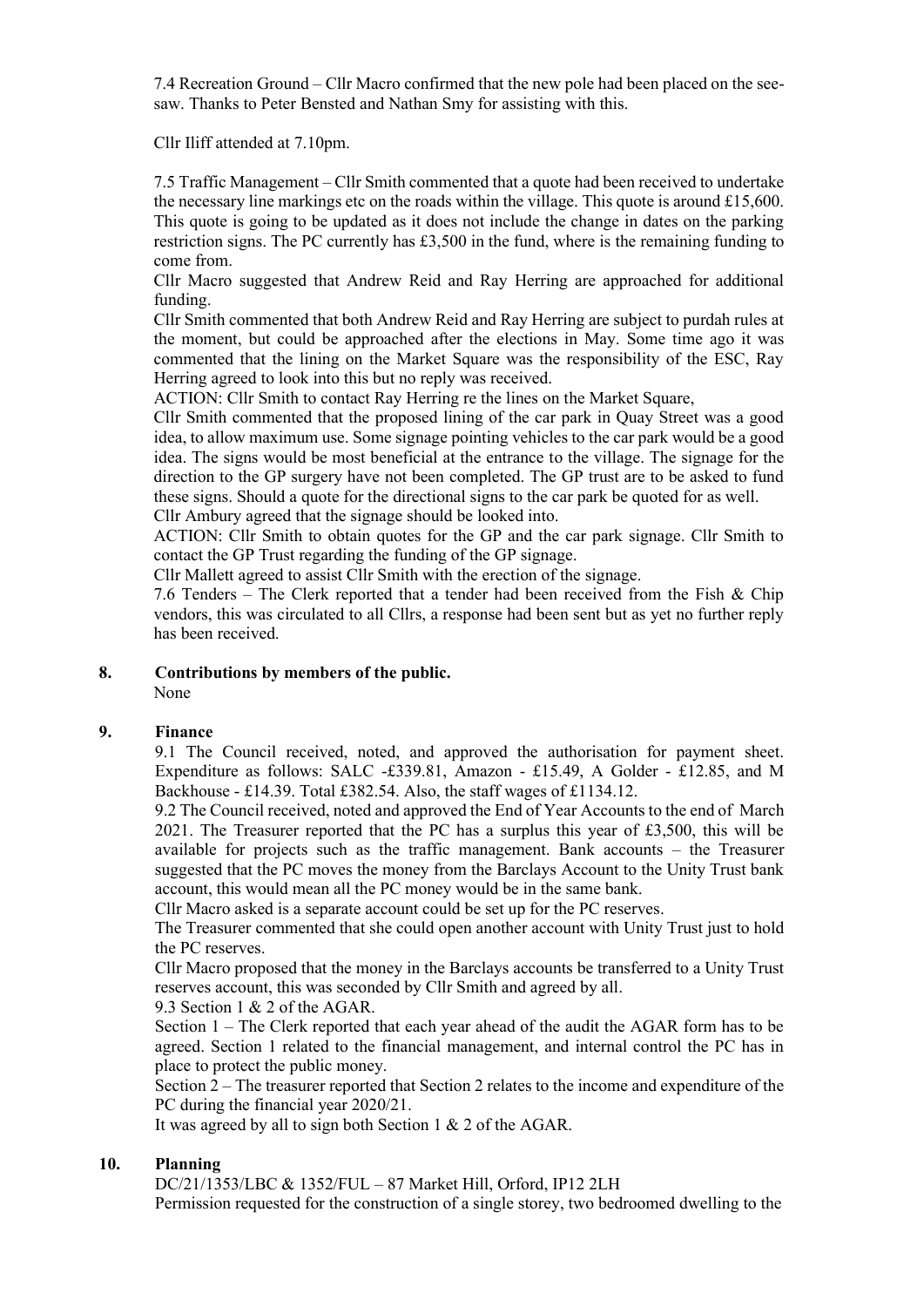rear of 87 Market Hill.

Cllr Wingrove reported that he had looked at the application and there appeared to be only one concern, the traffic going along Bakers Lane. The building application looks fine, but the vehicles is a concern.

Cllr Thornton commented that when the plans were submitted before the PC commented about the traffic on Bakers Lane, this should be mentioned again.

Cllr Macro said there is a no vehicular access sign at the start of Bakers Lane.

Cllr Thornton said that there have always been vehicles going to the Smokehouse.

It was agreed by all the Councillors that there was no objection to the planning application but the concern about the vehicles on the Bakers Lane should be mentioned. ACTION: The Clerk to submit a response to the ESC planning department.

DC/21/1551/LBC – The Manor House, Market Hill, Orford, IP12 2LH

Permission requested for the proposed installation of new windows and door to replace existing rotten items.

It was agreed by all for no objection to this proposal.

ACTION: The Clerk to submit a response to ESC planning department.

### **Other notifications:**

### **11. Parish Council Business: -**

### **(1) AOCP**

Cllr Barnwell reported that the plans are still with the Environment Agency. At the moment there is an ongoing investigation as to deposits of clay on the marshes. The plans will be on hold until this investigation is completed. At the moment there is no time line as to when this will be resolved, there are bi-monthly updates. AOCP will be circulating a statement to inform the public of the proceedings.

It was agreed by all to let the AOCP deal with this and the PC receive and circulate updates. ACTION: Cllr Barnwell to feedback any information at the next PC meeting.

### **(2) Village Feast**

Cllr Macro reported that the bar, the butcher and the music has been pencilled in for the  $28<sup>th</sup>$ August 2021. The Flower Show has stated it will go ahead, at the moment, subject to Covid restrictions. Should the PC apply for the road closure as ESC need three months to approve this?

It was agreed by all for the Clerk to submit a Road Closure application to ESC. ACTION: Clerk to complete the Road Closure paperwork.

## **(3) Annual General Meeting and Annual Parish Meeting**

Cllr Macro commented that following on from Government guidance, the AGM nd APM **-** APM at 7pm. The meeting is to take place in the Main Hall, there will be no paperwork, seating 2m apart, face shields to be worn and hands to be sanitised on arrival. ACTION: Advert to be placed in the Village Voice.

### **12. Correspondence**

**Resident – Daphne Road Village Green –** The Clerk read out the email from the resident concerning the parking and damage being caused to the village green in Daphne Road.

Cllr Macro commented that there were two/three signs on the area of village green stating no parking, but these seem to have been moved.

Cllr Thornton suggested that more signage is placed on the village greens in all areas of the village, as a reminder.

It was agreed to respond to the resident stating that the situation is being monitored, more signage for the village greens and directional signage showing the car park. It was also agreed for Cllr Smith to talk with the parking enforcement officer.

ACTION: Cllr Smith to talk with the parking enforcement officer regarding parking on Village Greens. Clerk to respond to the resident.